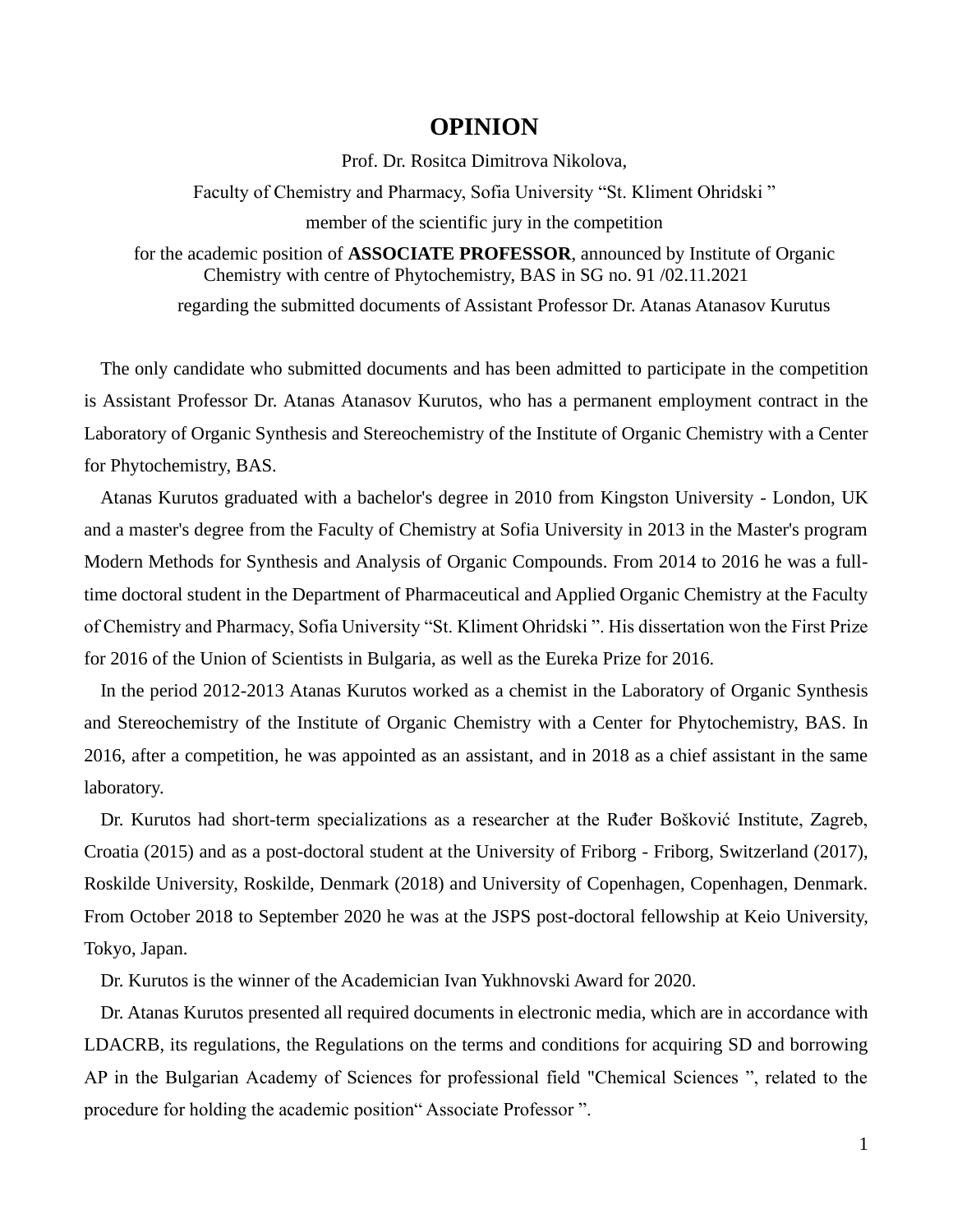# **I. General characteristics of the received materials and admissibility**

The presented documentation has been prepared according to all requirements and recommendations, but with certain discrepancies and omissions. Attached are:

# **According to indicator A1.** 50 points

Candidate Atanas Kurutos defended his dissertation on "Synthesis of cyanine dyes and study of photophysical properties of some of them" in 2016 under the guidance of Prof. Todor Deligeorgiev.

## • **According to indicator C4.** 100 points

The presented four scientific publications on the topic of the competition, published in specialized international journals, referenced in SCOPUS and ISI Web of Science, have an impact factor from Q1 as well. According to this indicator, the candidate meets the minimum requirements of 100 points.

### • **According to indicator D7.** 277 points

The candidate Ch. Assistant Professor Dr. Atanas Kurutos has co-authored 16 scientific publications, 13 of which are with impact factor and are referenced in Scopus and ISI Web of Science - 7 of Q1 (44%), 3 of Q2 (19%) and 1 from Q4 (6%), two chapters from a book / collective monograph (12%) and 3 in journals without JCR or SJR (19%). Nine of the presented publications have an IF> 3, and the total IF of the publications is 40,459. In 4 of the publications Dr. Kurutos is the first author, and in other 4 the corresponding author.

According to this indicator, the candidate exceeds the minimum requirements of 200 points.

The results of the research were presented at 35 national and international forums, such as 18 poster presentations and 13 oral presentations, 2 of which were invited.

# • **According to indicator E7.** 100 points

Until the submission of the documents, 87 citations were noticed in the Web of Science (69 citations registered in Scopus). The minimum requirements for this indicator are 50 points, the candidate has submitted 50 citations for the competition, which exceeds the requirements twice.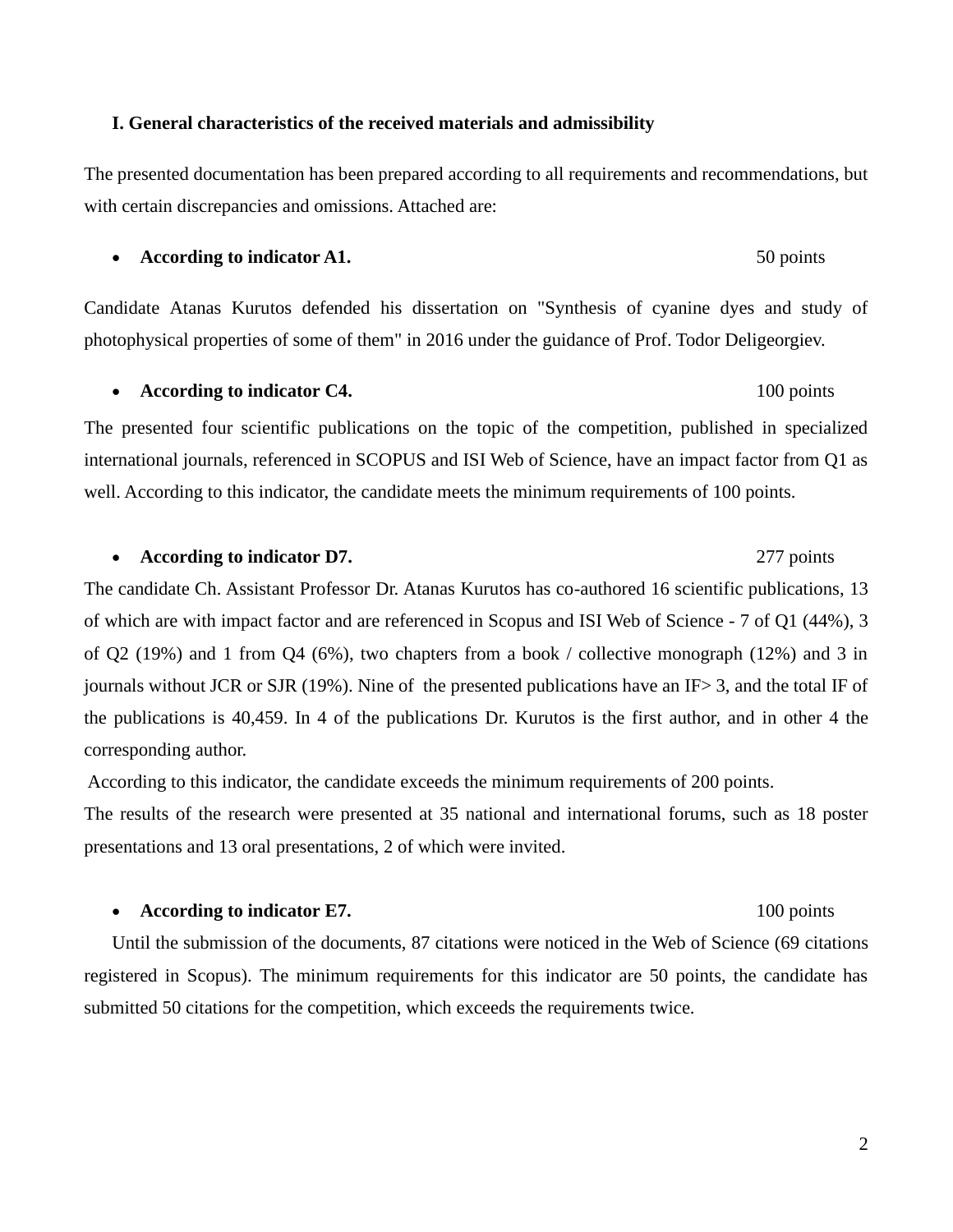### • **According to indicator G**

Until the submission of the documents, according to the international databases - Web of Science hindex 9 and Scopus, h-index 5, the candidate meets the minimum requirements for the position of Associate Professor.

Dr. Kurutos is actively involved in project activities. Participations in 5 research projects with NSF are presented, being a leader in 2 of them, as well as participations in 3 national programs funded by the Ministry of Education and Science and others.

### • **Habilitation paper in the volume of 13 pages;**

The habilitation paper on "Synthesis and study of photophysical properties of mono- and polycationic biosensors" examines and emphasizes the personal contributions of the candidate in the synthesis and photophysical research of fluorescent mono- and polymethine, styrene and azobrils, used as biosensors. Guidelines for the future development of the researched topics are also noted.

### • **Teaching activity**

As a doctoral student at the Faculty of Chemistry and Pharmacy, M.Sc. Atanas Kurutos has conducted exercises for undergraduate students.

The analysis of the submitted documents shows that Dr. Kurutos not only fulfills, but also exceeds the minimum requirements of the competition in some of the indicators.

### **II. Evaluation of scientific results**

The presented scientific communications of the candidate are in the scientific field the competition was announced in. The research of Assistant Professor Dr. Atanas Kurutos are in the field of synthesis and photophysical research of organic compounds and are mainly related to:

• Synthesis of cyanine dyes and complexes in the free state and in the presence of biomolecules and study of the possibilities for their application as fluorescent markers.

A series of lipophilic monomethian cyanide dyes containing a large number of quaternary ammonium groups have been synthesized in order to improve their affinity for polynucleotides. The localization of the dyes was studied with the help of kofocal microscopy and their absorption was confirmed.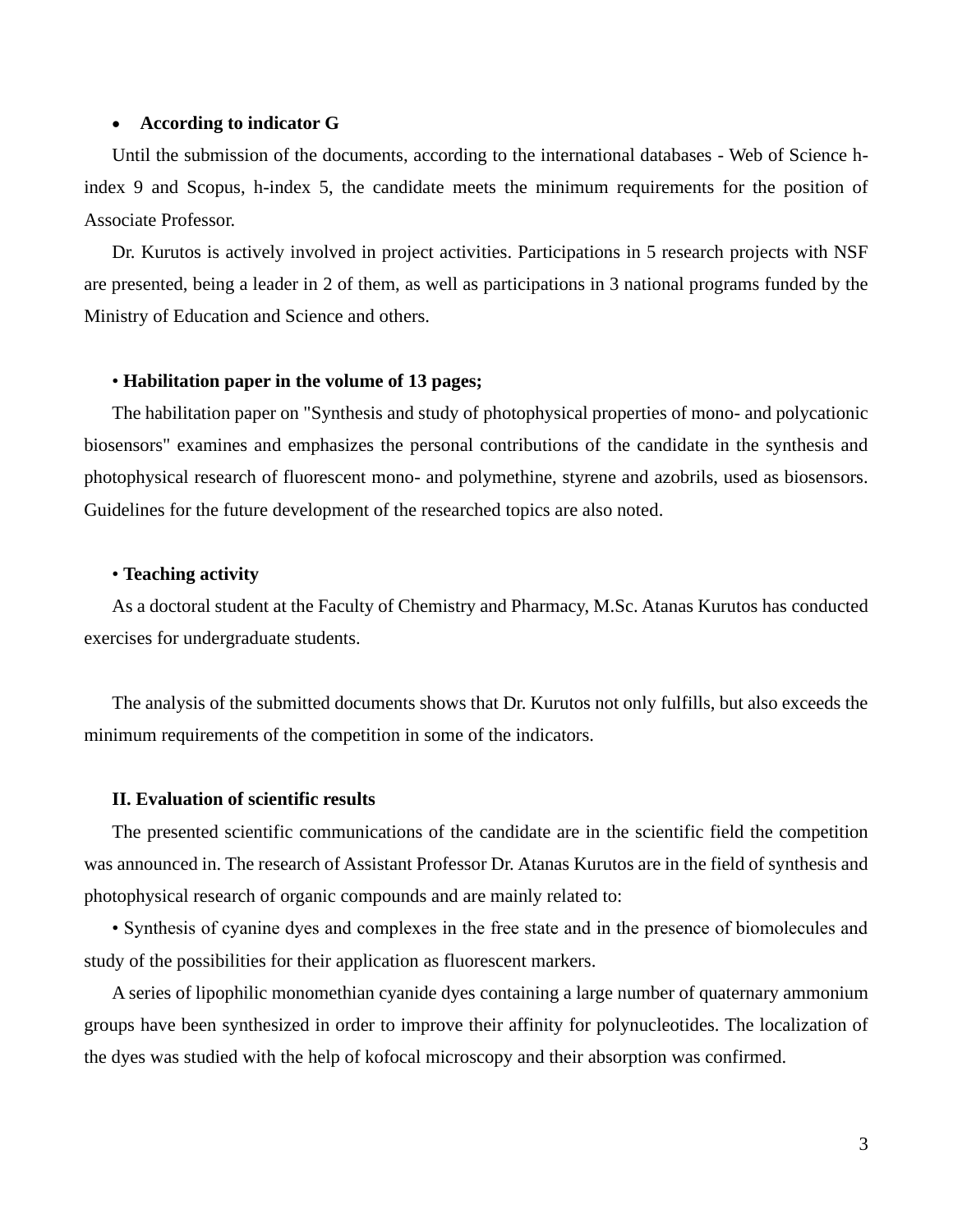An effective synthetic approach has been developed for the preparation of their chlorine-containing derivatives as analogues of the commercial product fluoroforthiazolorange and it has been found that the newly obtained dyes have five times higher photostability and about one hundred times lower cytotoxicity.

Amino acid conjugates with monomethicyanine dyes were obtained and their interactions with polynucleotides were studied using various spectroscopic methods.

Possibilities for application of some of the dyes as RNA-selective dyes and as fluorogenic substances for visual differentiation of living / apoptotic cells and cell cycle analysis have also been studied.

Some of the synthesized monocyanine dyes have also been studied as corrosion inhibitors.

• Synthesis of new monocationic trimethyancin dyes

Their spectral characteristics in the presence of unfibrillated and fibrillar insulin have been studied and found to form aggregates. The relationship between the photophysical properties and the structure of the dye has been studied.

As a result of research, a mechanism has been proposed by which cyanines can inhibit the formation of insulin amyloid, which in turn prevents the occurrence of pathological processes.

• Synthesis of a series of symmetric heptamethincyanine dyes containing monosubstituted piperazine. The piperazine moiety is used as a receptor for hydroxonium ions in pH-sensitive sensors. Spectrometric studies in organic solvents and aqueous buffer solutions were performed to determine the effect of the substituent on the nitrogen atom in the piperazine cycle. Results have been confirmed with

the help of computational methods and allow for the design of dye molecules with specific pKa values.

• Arylhydrazone molecular switches associated with intramolecular hydrogen bonding have been synthesized and spectrally characterized

The spectral characteristics of the substances were studied in various organic solvents.

The presented scientific publications are related to solving important problems for science and practice; and the resulting new functionalized compounds with potential use as biologically active substances. A wide range of synthetic, spectral and spectrophotometric methods were used in the research. The topic is relevant and significant.